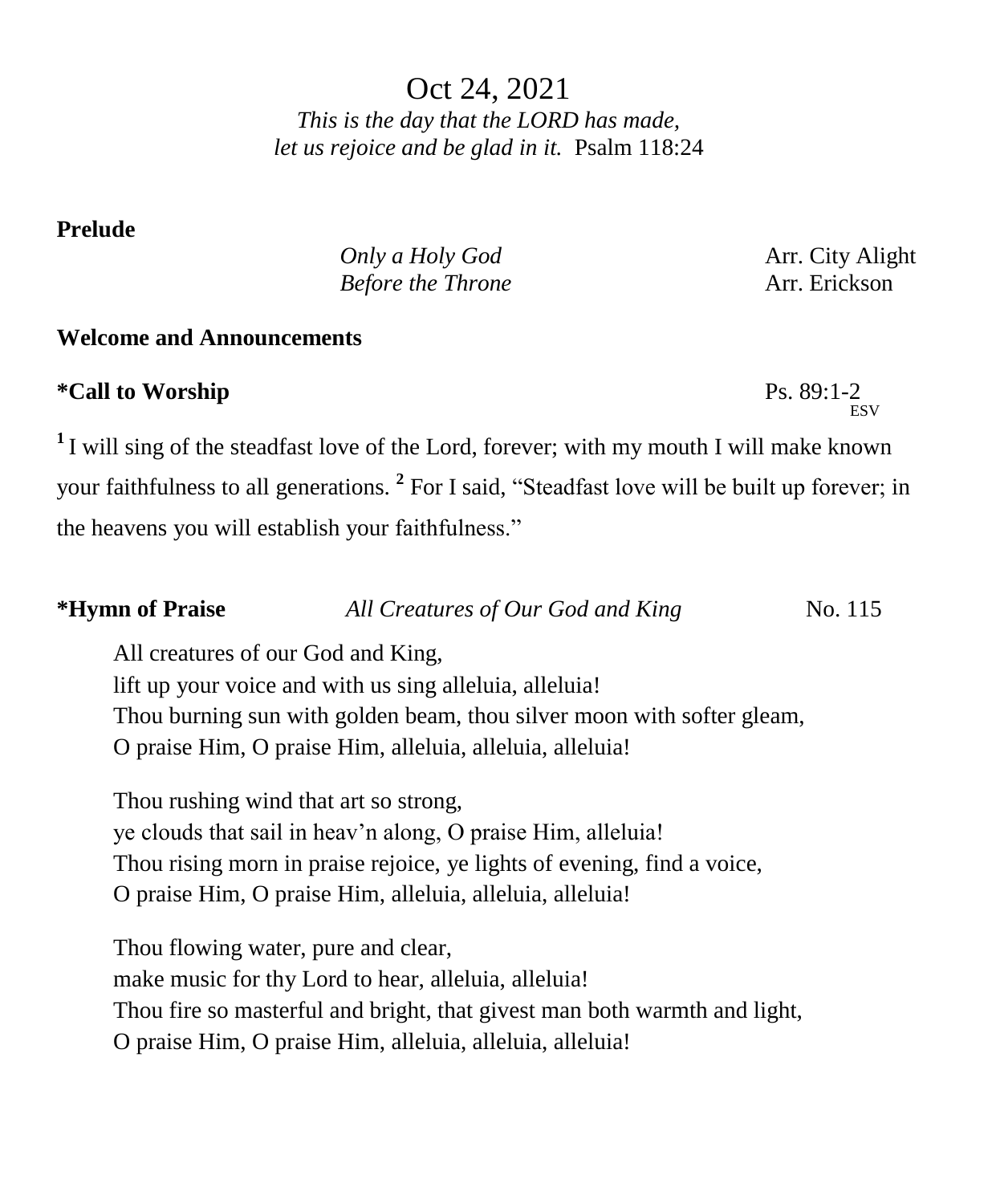And all ye men of tender heart, forgiving others, take your part, O sing ye, alleluia! Ye who long pain and sorrow bear, praise God and on Him cast your care, O praise Him, O praise Him, alleluia, alleluia, alleluia!

Let all things their Creator bless, and worship Him in humbleness, O praise Him, alleluia! Praise, praise the Father, praise the Son, and praise the Spirit, three in one, O praise Him, O praise Him, alleluia, alleluia, alleluia! Hymns from *Trinity Hymnal* used by permission of Great Commission Publications.

## **\*Prayer of Invocation**

#### **Scripture Reading General Accords** General Accords General Accords General Accords General Accords General Accords General Accords General Accords General Accords General Accords General Accords General Accords General Ac

#### **Prayer of Confession**

Our gracious Heavenly Father forgive us from each and every one our sins and renew our hearts and minds that we might bring all glory and honor to you. We give in to sin far too easily to our sinful desires. Help us to stand firm and guard our hearts from that which is impure and unholy. Make us more and more like our elder brother, Jesus Christ, and encourage us along through those ordinary means of grace that you have prescribed in your Word. Speak to us in and through your holy Scriptures, grant us mercy and peace through our prayers, and enable us to be reassured through the use of your Sacraments. Keep us ever close to you, we pray, in Jesus name, Amen.

### **Assurance of Pardoning Grace**

<sup>3</sup> You have said, "I have made a covenant with my chosen one; I have sworn to David my servant: **<sup>4</sup>** 'I will establish your offspring forever, and build your throne for all generations."

## Ps. 89:3-4

ESV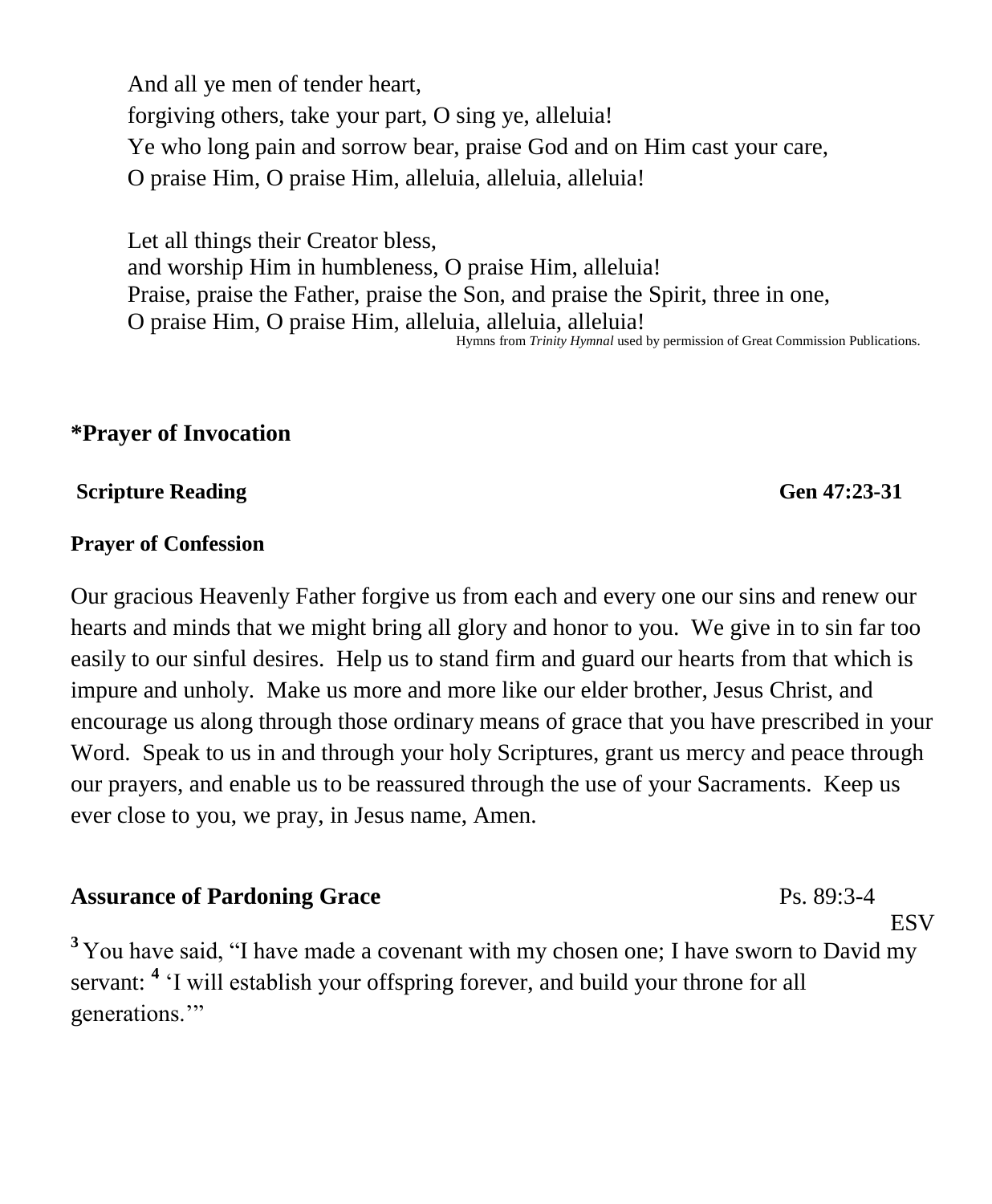## \***Hymn of Thanksgiving** *It Is Well with My Soul* No. 691

When peace, like a river, attendeth my way; when sorrows like sea billows roll; whatever my lot, Thou hast taught me to say, "It is well, it is well with my soul."

**Refrain**: It is well (It is well) with my soul, (with my soul). It is well, it is well with my soul.

Though Satan should buffet, though trials should come, let this blest assurance control, that Christ has regarded my helpless estate, and has shed His own blood for my soul. **(Refrain)**

My sin, O the bliss of this glorious thought! my sin, not in part, but the whole, is nailed to the cross and I bear it no more; praise the Lord, praise the Lord, O my soul! **(Refrain)**

**Refrain**: It is well (It is well) with my soul, (with my soul). It is well, it is well with my soul.

O Lord, haste the day when the faith shall be sight, the clouds be rolled back as a scroll, the trump shall resound and the Lord shall descend, "Even so," it is well with my soul. **(Refrain)**

Hymns from Trinity Hymnal used by permission of Great Commission Publications.

#### **WSC 65-66**

### **Q. 65. What is forbidden in the fifth commandment?**

A. The fifth commandment forbiddeth the neglecting of, or doing anything against, the honor and duty which belongeth to every one in their several places and relations.

### **Q. 66. What is the reason annexed to the fifth commandment?**

A. The reason annexed to the fifth commandment is a promise of long life and prosperity (as far as it shall serve for God's glory and their own good) to all such as keep this commandment.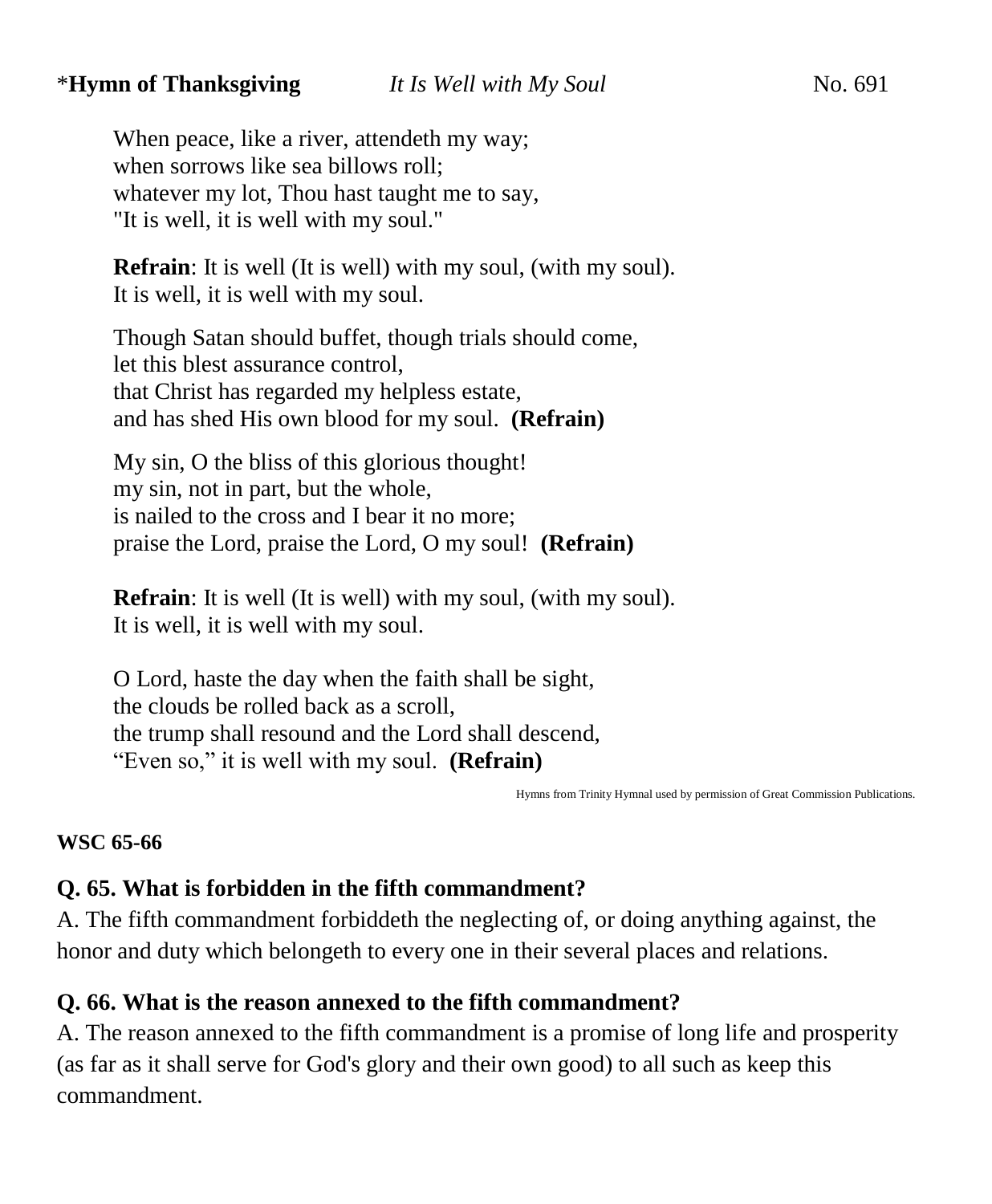#### **Prayer of Intercession**

#### **Offering** *Selection by CE*

### \***Doxology**

No. 731

Praise God, from Whom all blessings flow; Praise Him, all creatures here below; Praise Him above, ye heav'nly host; Praise Father, Son, and Holy Ghost. Amen.

Hymns from *Trinity Hymnal* used by permission of Great Commission Publications.

### **\*Hymn of Preparation** *Glorious Things of Thee Are Spoken* No. 345

Glorious things of Thee are spoken, Zion, city of our God; He whose word cannot be broken formed thee for His own abode: on the Rock of Ages founded, what can shake thy sure repose? With salvation's walls surrounded, thou may'st smile at all thy foes.

See, the streams of living waters, springing from eternal love, well supply Thy sons and daughters, and all fear of want remove: who can faint, while such a river ever flows their thirst t'assuage? grace which, like the Lord, the giver, never fails from age to age.

Round each habitation hov'ring, see the cloud and fire appear for a glory and a cov'ring, showing that the Lord is near: thus deriving from their banner light by night and shade by day, safe they feed upon the manna which He gives them when they pray.

Savior, if of Zion's city I, through grace, a member am, let the world deride or pity, I will glory in Thy name: fading is the worldling's pleasure, all his boasted pomp and show; solid joys and lasting treasure none but Zion's children know.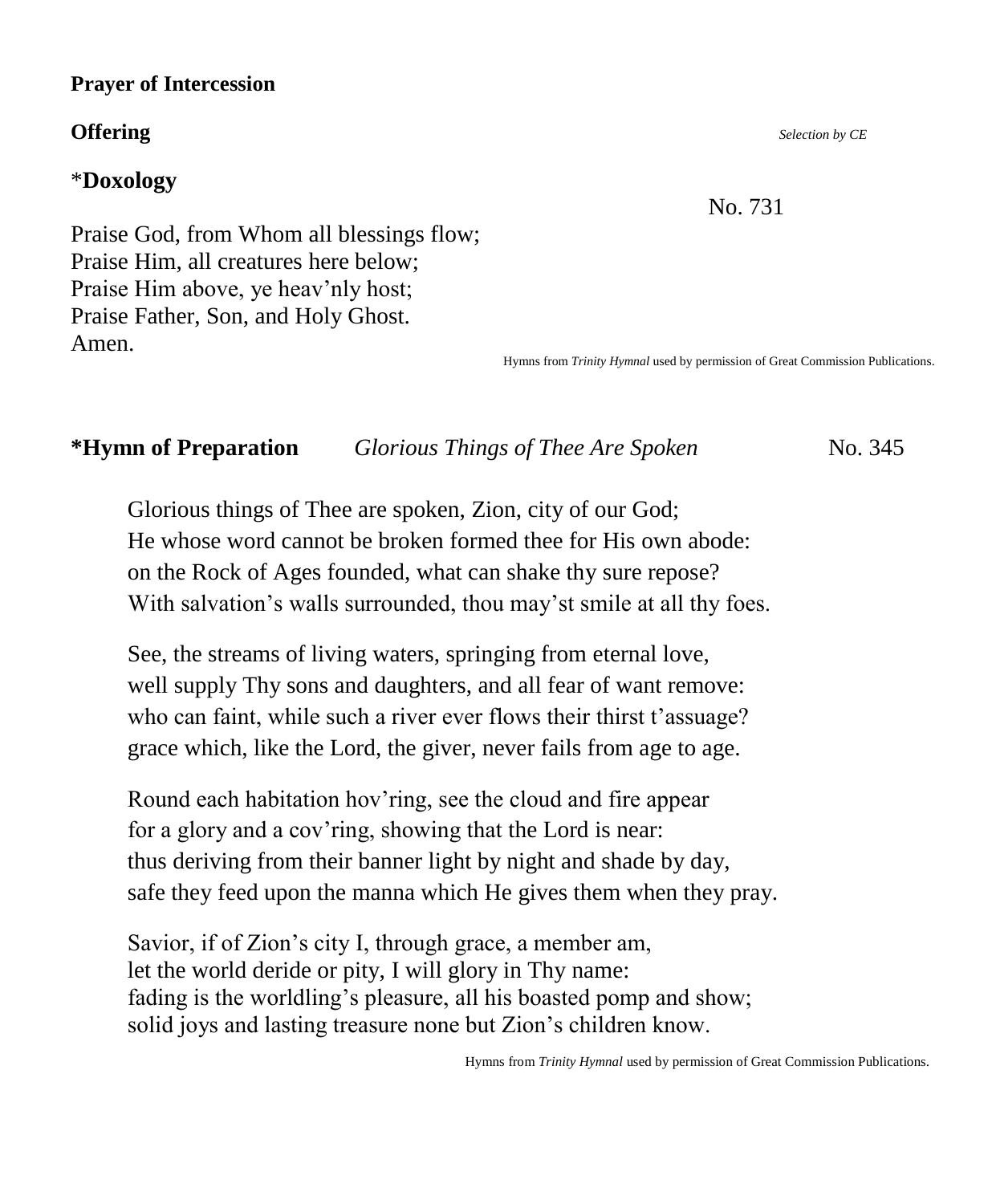1. The Build Up

2. The Fight

3. The Outcome

Questions:

- 1. In 20:1 we're told that Jesus was "preaching the gospel". What does that mean?
- 2. How can you tell if someone does not have much authority? How can you tell that Jesus had great authority?
- 3. Jesus answers a question with a question. How can you benefit from this tactic when people are hostile towards you and your faith?
- 4. When people act harshly toward you because of your faith, what do you have to remember (according to the sermon)? Who are they really acting harshly towards?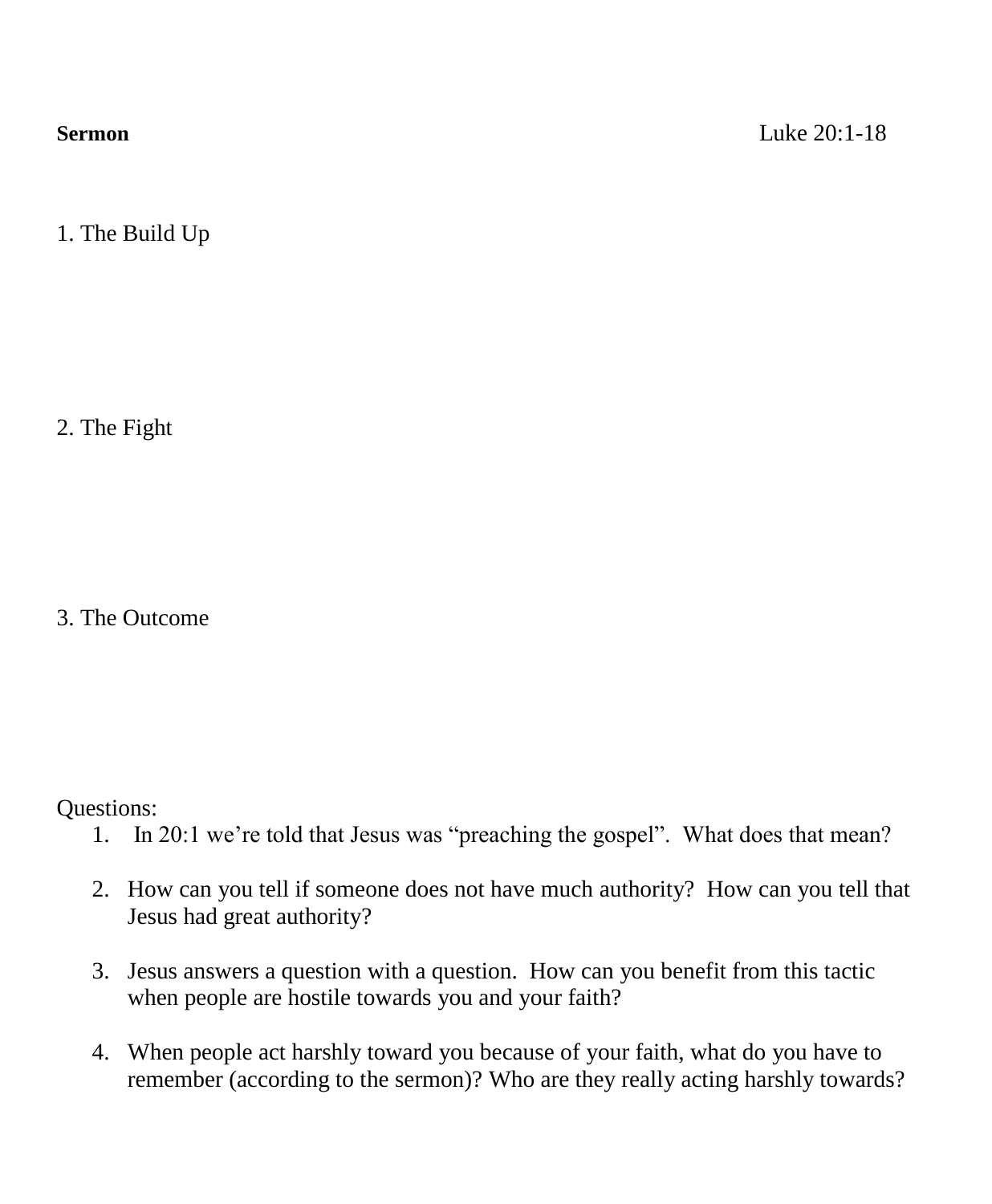## **\*Hymn of Response** *Blessed Assurance* No. 693 *Blessed Assurance* No. 693

Blessed assurance, Jesus is mine! O what a foretaste of glory divine! Heir of salvation, purchase of God, born of his Spirit, washed in his blood. This is my story, this is my song, praising my Savior all the day long; this is my story, this is my song, praising my Savior all the day long.

Perfect submission, perfect delight, visions of rapture now burst on my sight: angels descending, bring from above echoes of mercy, whispers of love. This is my story, this is my song, praising my Savior all the day long; this is my story, this is my song, praising my Savior all the day long.

Perfect submission all is at rest, I in my Savior am happy and blest; watching and waiting, looking above, filled with his goodness, lost in his love. This is my story, this is my song, praising my Savior all the day long; this is my story, this is my song, praising my Savior all the day long.

Hymns from *Trinity Hymnal* used by permission of Great Commission Publications.

## **\*Benediction**

## **\*Gloria Patri** No. 735

Glory be to the Father, and to the Son, and to the Holy Ghost; as it was in the beginning, is now, and ever shall be, world without end. Amen, amen. Hymns from *Trinity Hymnal* used by permission of Great Commission Publications.

# **Postlude** *Selection by CE*

**\* Congregation:** Please stand as able.

**Piano** Chris Erickson **Intercessory Prayer** Bruce Hrivnak